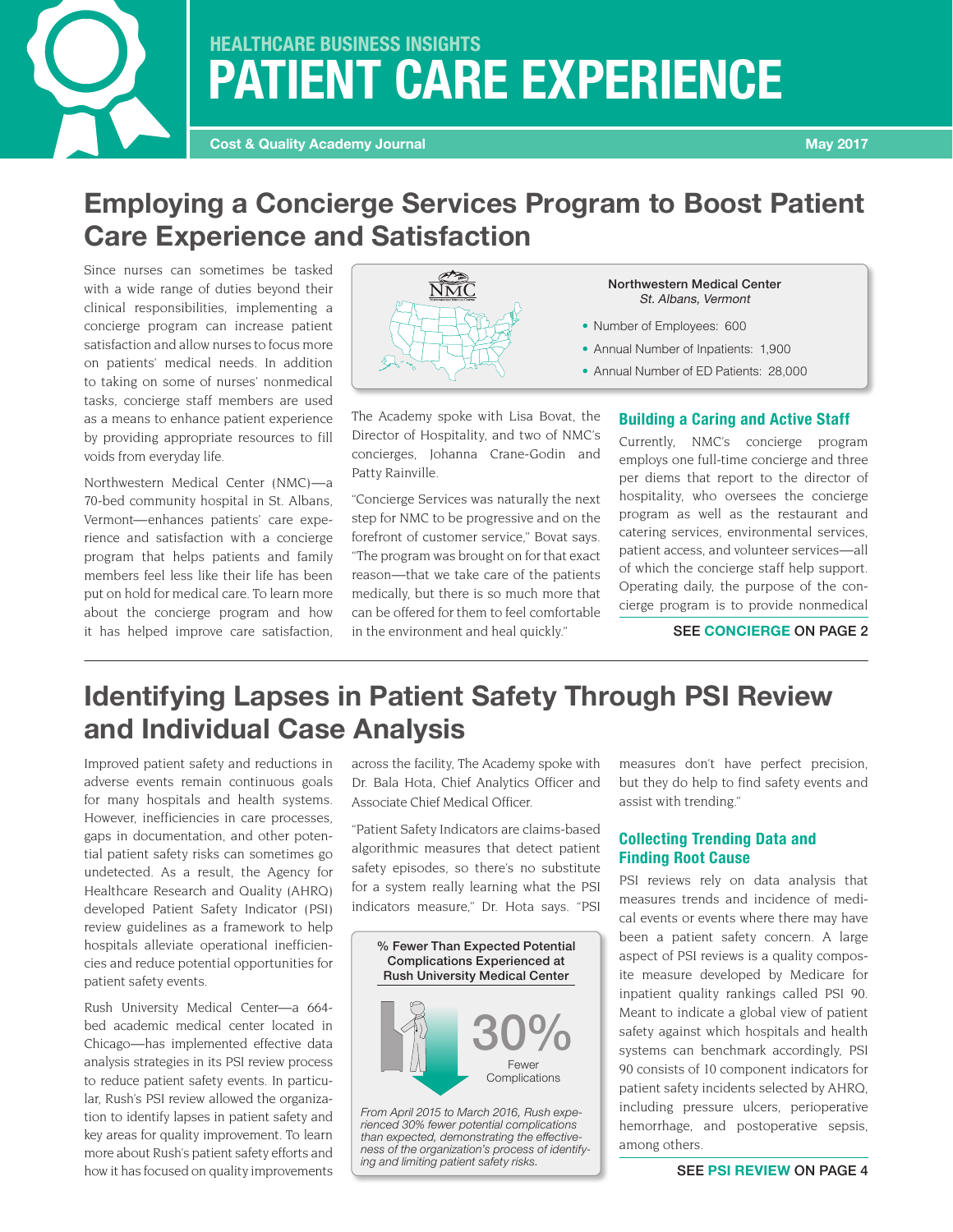#### FROM **CONCIERGE** ON PAGE 1

support to staff, patients, families, and visitors to elicit higher patient satisfaction and improve the care experience.

The concierge staff consists of active community members who are considered "quick thinkers" and those who act with empathy to handle the vast range of responsibilities required of them in the hospital setting. Concierges can be easily identified by the maroon vests they wear to differentiate them from medical staff. Since they serve each hospital unit, NMC concierge staff are equipped with a cellphone and pager to maintain frequent communication with staff members in all departments, including the intensive care unit and emergency department, among any others that may need them.

#### **Identifying Patients' Everyday Needs**

The day-to-day responsibilities for NMC's concierges change constantly depending on what is happening in the hospital. Most frequently, concierge staff duties consist of checking in on patients and families to offer assistance, including getting them items they ask for, filling special food requests, delivering newspapers, replacing hearing aid batteries as needed, and answering calls from hospital staff. They also provide support to grieving families and materials to keep children entertained in the ED when they arrive with a sick family member.

"The cellphone and pager are often going off at the same time, so the concierges are quick on their feet," Bovat says. "They



*Northwestern Medical Center has received steady positive inpatient satisfaction scores, which can be attributed, in part, to concierge services such as conducting daily errands and putting on special events for patients.*



are constantly reprioritizing, and if it's not the cellphone or pager, then someone is tapping them on the shoulder asking for something in the hallway."

NMC's concierge staff can fill many patient and family requests for items by utilizing their concierge office, which they call their "toolbox." This toolbox is filled with common items that patients may forget on their way to the ED, such as a phone charger or reading glasses. The concierge service at NMC stresses that such items are what can drastically improve a patient's experience in the hospital. Additionally, the office holds other items for entertainment or comfort like laptops, coloring books, games, white noise makers, hard candy, toiletry supplies, and clothing. One of the most special items kept in this room are comfort quilts created and donated to the concierge program by a volunteer and auxiliary member. These comfort quilts are then presented to patients or their families when they are reaching the end of life.

"We keep an excess number of the quilts in our office," Crane-Godin says. "Sometimes we give two or three out in a day, which can be tough. But anything the patient may ask for, we can try to get for them."

#### **Understanding Concierge Services**

The qualifications for a concierge to effectively handle their position do not require a medical background, but instead focus on the ability to anticipate others' needs and think critically in difficult situations. Depending on the events in the hospital, concierge staff may undergo stressful moments that can put their own emotional state at risk, which is why their director encourages the concierges to step away from their roles for a moment after dealing with a difficult situation. In addition, they occasionally debrief with larger groups for especially difficult situations that may have occurred in the ED, or they act as an emotional support system for other staff when the responsibilities and experiences of their work take a toll on them.

"This job can be very exhausting," Crane-Godin says. "We could be upstairs rocking babies in the family birthing center one moment then in the emergency department holding the hand of somebody passing away the next—it just depends on the day."

Although concierge responsibilities include supporting people through some of the most difficult times in their lives, they get to experience uplifting moments as well. They have many opportunities to make a patient's day better by handing them their favorite food or putting together a last-minute event that may have been missed due to their hospitalization. For example, NMC concierge services have planned in-hospital weddings for patients and even a surprise prom for a high school student who would not be discharged in time to attend his own prom. The entire hospital collaborates to ensure authenticity by including special clothing, music, food, and decorations. By paying close attention and listening to the details the patients tell them, the concierges are able to pinpoint something that will brighten the patient's day and do what they can to make their stay exceptional.

For other organizations attempting to improve or implement a concierge program, the practices of Northwestern Medical Center can provide valuable insight. By finding the right people for the position, supplying patients with resources to make their hospital stay more enjoyable, and supporting staff in the hardships of the position, hospitals and health systems can improve patient care experience and overall satisfaction with their healthcare.

"The most important thing we have in our toolbox is a caring, helping hand," Rainville says. "That's not something that we buy. It's something that we feel and we give from ourselves."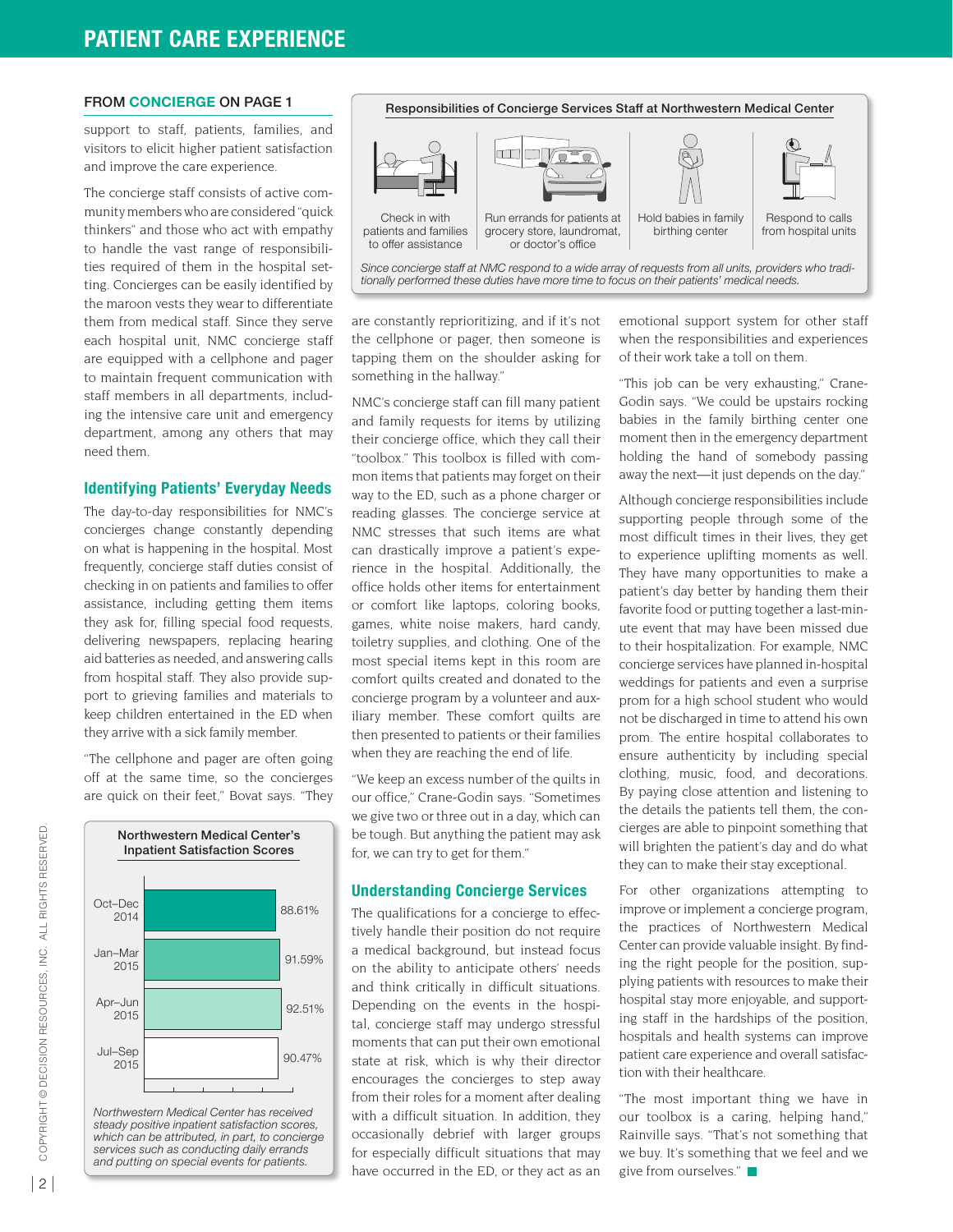## **Highlights from The Academy's Spring Member Retreat: Engaging Patients in Their Care**

Successfully enhancing the patient experience can have numerous positive benefits, including improved outcomes, a greater understanding of care, and a more engaged patient. As such, many organizations are striving to identify the best opportunities to improve patients' care experience through a variety of approaches. However, despite this becoming an area of greater focus for many hospitals and health systems, a recent survey of hospital executives on the East Coast found that most believed their patients were barely engaged with care.

Just as engaged patients can lead to positive results, unengaged patients can contribute to a number of undesirable consequences, such as poor patient outcomes and adverse events. At The Academy's recent Spring Member Retreat, industry experts spoke on a variety of topics including one presentation that focused on the core facets of the patient experience and the importance of utilizing best practices to creatively engage patients in their care to avoid these undesirable outcomes.

## **GUNDERSEN HEALTH SYSTEM®**

As sharing best practices and learning from the experiences of others are vital steps in the continued journey toward high quality care, The Academy has summarized some of the key insights on engaging patients in healthcare through patient and family advisory councils (PFACs) and has included specific attendee questions on this topic.

### **Regional Patient and Family Advisory Councils**

In addition to supporting better outcomes, involving patients and family members can offer extremely valuable input to help improve hospital operations. Gundersen Health System—headquartered in La Crosse, Wisconsin—has created PFACs at 11 of its rural clinic locations near the border of Wisconsin, Iowa, and Minnesota in order to help drive improvement efforts. Sharing insights at the Spring Retreat on the advisory council meetings and how they have enhanced engagement were Ellen Gianoli and Ingri Gundersen, Patient Relations Specialists at Gundersen.

#### Retreat Questions and Answers

In addition to the presentation by Ellen Gianoli and Ingri Gundersen on the organization's best practices for managing a PFAC, attendees were given an opportunity to ask the speakers questions regarding advisory council meetings. Summarized here are a number of questions from the event, which further describe Gundersen's PFACs.

#### *Q: How are council members given feedback on their work and updated on what they have accomplished?*

Gundersen: We always do a good job at reporting back to members. The PFAC's agenda sets aside time to review what we've talked about in previous meetings. We've done a really good job at making sure our members know that they are the advisors to the health system, so we'll bring in individuals from different areas in the hospital—like revenue cycle or the quality department—to give them feedback on their ideas and their work.

#### *Q: How do you ensure that learnings from each of the different councils are disseminated to the other councils?*

Gianoli: As two individuals that always attend meetings, we will first make sure to update each of our councils on any important successes. We also keep minutes for each meeting that others can refer to, and we have a document on our shared drive that keeps track of what specific improvement effort a council did, which date that action took place, and a comment on the success of that action.

The overall intent of the 8–12 member PFAC meeting is to create a setting for patients and families to provide input into policy and program development, as well as actively help plan, develop, and implement changes at the clinics in which they receive care. To ensure these meetings run smoothly, finding the right candidates to act as advisors was an important first step for the health system.

At Gundersen, patients are initially referred to the PFAC by clinic managers or staff members based on perceived interest in the health system's happenings or unhappiness with current practices. After identifying candidates, outlining participation expectations, and having each council member sign a PFAC contract, the group is then ready to meet on a quarterly basis in order to discuss feedback from the community.

To better outline expectations and more thoroughly prepare council leaders and members, Gundersen created a leader's guide describing areas such as council guidelines, member selection, and strategic plans, as well as a participant's guide that includes information on the council's purpose, the member contract, and a confidentiality form.

Additionally, meeting planning tools were created to help guide council meetings. Specifically, Gundersen's PFACs use the same agenda template to keep meetings brief and to-the-point. Each meeting begins with a patient story, includes follow-up information from the previous meeting, and allows time for members to discuss what they are hearing about Gundersen around the community.

#### **Improvement Efforts and Results**

By thoroughly preparing council members, incorporating guiding tools in the operations of the meetings, and taking community feedback, Gundersen's PFACs have helped drive a number of improvement efforts, including:

- Placement of registration forms on website
- Participation in community needs assessment
- Identification of wayfinding and signage issues
- Improved verbiage on patient information form
- Input in marketing design and distribution of materials

As a result of its efforts to effectively establish its PFACs and commitment to supporting them, Gundersen has seen strong engagement from council members, which has led to a 90% increase in the number of PFACs at the organization since 2013, with 16 advisory councils altogether—including the 11 at the regional clinic locations.  $\blacksquare$ 

For full recordings of this and other Spring Retreat presentations, please visit The Academy's web portal.